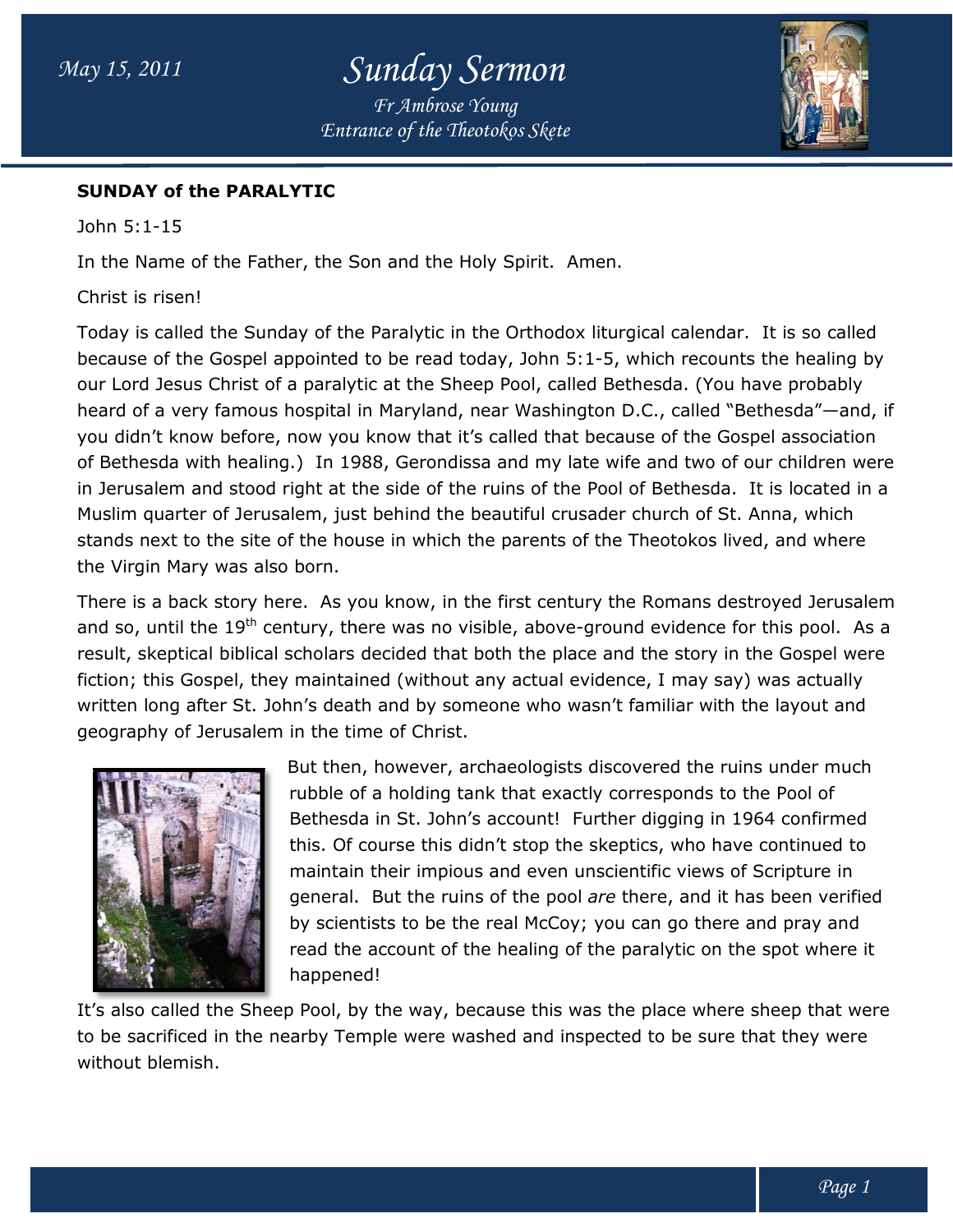### May 15, 2011

# Sunday Sermon

Entrance of the Theotokos Skete Fr Ambrose Young



There were also five porches or porticos around the pool, and in the shelter of these marble There were also five porches or porticos around the pool, and in the shelter of these marble<br>porches great numbers of the sick and diseased gathered, waiting for what was called "the troubling of the water." What was this about, this "troubling of the water"? According to Jewish belief, once a year an angel would descend and stir up the waters, and the first person to get into the water when the angel did this, would be healed. troubling of the water." What was this about, this "troubling of the water"?<br>Jewish belief, once a year an angel would descend and stir up the waters, a<br>to get into the water when the angel did this, would be healed.

According to the Orthodox patristic tradition, there is more to this story. Our Holy Fathers teach us that when Adam was expelled from Eden he took with him two seeds from the Tree of Life. One of these seeds he planted in what was much later to become a suburb of Jerusalem. This seed grew into the tree that became the wood of the Cross, and this spot is marked today by an Orthodox monastery dedicated to the Holy Cross. According to the Orthodox patristic tradition, there is more to this story. Our Holy F<br>teach us that when Adam was expelled from Eden he took with him two seeds from<br>of Life. One of these seeds he planted in what was much

The other seed, however, was dropped accidentally by Adam, and the waters of a spring immediately came to the surface and hid it; in time this became what we call the Pool of Bethesda, or the Sheep Pool. And thus, each year, on the anniversary of Adam's having dropped this seed there, an angel from heaven descended and stirred the water into a whirlpool, seeking the seed. But of course the action of a holy angel is filled with grace grace so strong that it could heal someone of even a dire or terminal illness. red today by an Orthodox monastery dedicated to the Holy Cross.<br>
other seed, however, was dropped accidentally by Adam, and the waters of a spring<br>
ediately came to the surface and hid it; in time this became what we call

This is the "back story" to this Gospel account. (Of course modern bible scholars discount all of this because they discount anything that is miraculous.) And this "back story" has taken up most of my sermon this morning. But there is one other thing that I need to point out before concluding, and that is this: (Of course modern bible scholars discount all<br>iraculous.) And this "back story" has taken up<br>ine other thing that I need to point out before

The LORD'S HEALING OF THE PARALYTIC REMINDS US MOST FORCEFULLY THAT ALL OF US, TO ONE DEGREE OR ANOTHER, AND IN ONE WAY OR ANOTHER, ARE ALSO "PARALYZED"—NOT NECESSARILY PHYSICALLY, BUT SPIRITUALLY, AND SOMETIMES ALSO INTELLECTUALLY AND MENTALLY.

Let me explain. People who are not open to knowledge and learning and new ideas are intellectually paralyzed and, I'm afraid, this describes the majority of people in our society and Let me explain. People who are not open to knowledge and learning and new ideas are<br>*intellectually* paralyzed and, I'm afraid, this describes the majority of people in our society and<br>culture today, including many of thos and universities and are considered "educated". These are people who have turned their backs on Christ, who is "the Way, the Truth, and the Life," and they have closed their minds backs on Christ, who is "the Way, the Truth, and the Life," and they have closed their minds<br>to the miraculous and the Church which was established upon the faith of St. Peter and the other Apostles. And then there are those who are *mentally* paralyzed—those suf mental illnesses and from advanced forms of dementia. leaning and agnostic college<br>lle who have turned their<br>hey have closed their minds<br>le faith of St. Peter and the<br>lyzed—those suffering from

And finally, there are those who are spiritually paralyzed—and that describes the majority of And finally, there are those who are *spiritually* paralyzed—and that describes the majority of<br>us, we who make little or no effort to appeal to the Lord for healing of our spiritual illnesses us, we who make little or no effort to appeal to the Lord for healing of our spiritual illnesse:<br>and ailments. We who make little or no attempt to cooperate with the powerful grace and